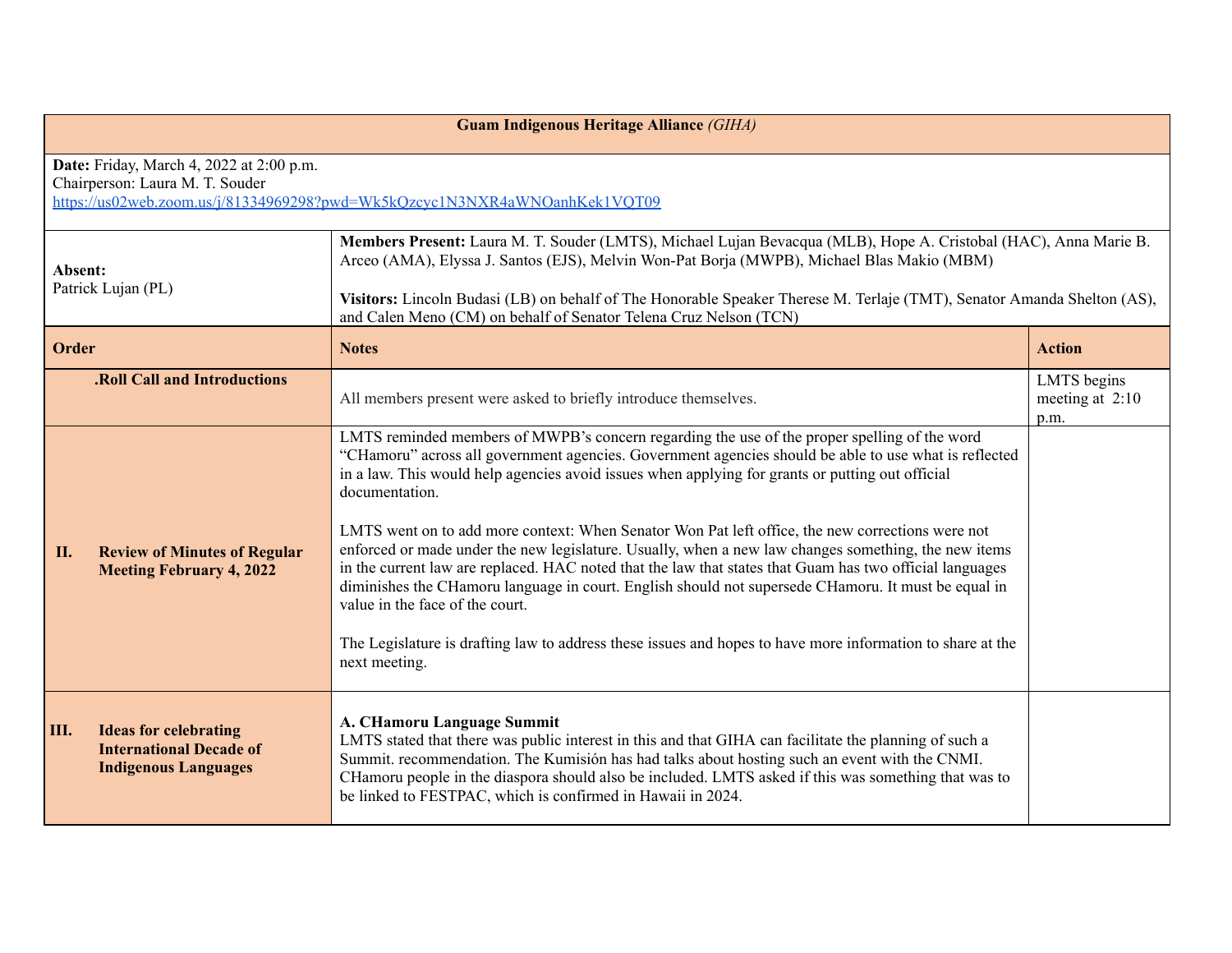|                                                 | B. Status of Guam's Presentation at Indigenous Languages Conference in Taiwan in March 2022 -<br><b>MWB</b> (Rosa SP scheduled to present)<br>The conference invitation for this event was sent to Linda Reyes and copied to the LTG who was asked<br>what he wanted to do. MWPB mentioned that it would be most appropriate for the Kumisión to make the<br>call on it.<br>It was decided that Rosa Salas Palomo would represent Guam virtually. LMTS hopes we can access the<br>recording when the conference or presentation is over. Saina Rosa will be asked to provide information<br>on follow-up.<br>C. Kumision's Projects: Cultural Dictionary, CHamoru Keyboard, CHamoru Spellcheck App,<br><b>CHamoru Archive, Minecraft Video Game - AM and LMTS</b><br>LMTS shared updates on the Kumisión projects: Volume I of the Cultural Dictionary will be shared with<br>the public. The Kumisión has also started to resource who can do the work necessary to produce their<br>CHamoru spellcheck and keyboard. These qualified individuals connected with us through the GIHA<br>network.<br>Elyssa is also working on the CHamoru Archive project - a collection of any and all materials pertaining<br>to CHamoru language, history, and culture. With regards to the Minecraft project, it was hoped that the<br>Kumisión will have a team of technical advisors to drive that side of the project.<br>LMTS expressed that we need to post these activities on the UN Website. She asked members if they had<br>updates on the UNPFII (UN Permanent Forum on Indigenous Issues). Miget stated that he would reach<br>out to Deitrix who would know more about the event. Elyssa also mentioned that she would be learning<br>more about the event as a student of the FIMI Indigenous Women's Global Leadership School. |  |
|-------------------------------------------------|------------------------------------------------------------------------------------------------------------------------------------------------------------------------------------------------------------------------------------------------------------------------------------------------------------------------------------------------------------------------------------------------------------------------------------------------------------------------------------------------------------------------------------------------------------------------------------------------------------------------------------------------------------------------------------------------------------------------------------------------------------------------------------------------------------------------------------------------------------------------------------------------------------------------------------------------------------------------------------------------------------------------------------------------------------------------------------------------------------------------------------------------------------------------------------------------------------------------------------------------------------------------------------------------------------------------------------------------------------------------------------------------------------------------------------------------------------------------------------------------------------------------------------------------------------------------------------------------------------------------------------------------------------------------------------------------------------------------------------------------------------------------------------------------------------------------------------|--|
| IV.<br><b>Community Outreach, what</b><br>next? | LMTS reported that the Feb. 18 kick off was a great success.<br>MLB stated that he would support a quarterly networking meeting or one hosted every six months. He<br>offered to help with the technical aspect.<br>LMTS noted how people responded well to the children's singing. She hoped that we could get the<br>parents to agree for them to be filmed again. MWMP would like to see a NIHI kids talk in CHamoru<br>shared at this kind of event. HAC supported this idea via the chat.<br>LMTS proposed to host another event in June. At the April meeting, we will need to determine how to<br>proceed with the next quarterly event. There were organizations that were not able to log on and would<br>like to make presentations. LMTS proposed that we schedule an early time of the day on Guam as it<br>would be better for CHamoru organizations in the diaspora to attend.                                                                                                                                                                                                                                                                                                                                                                                                                                                                                                                                                                                                                                                                                                                                                                                                                                                                                                                                       |  |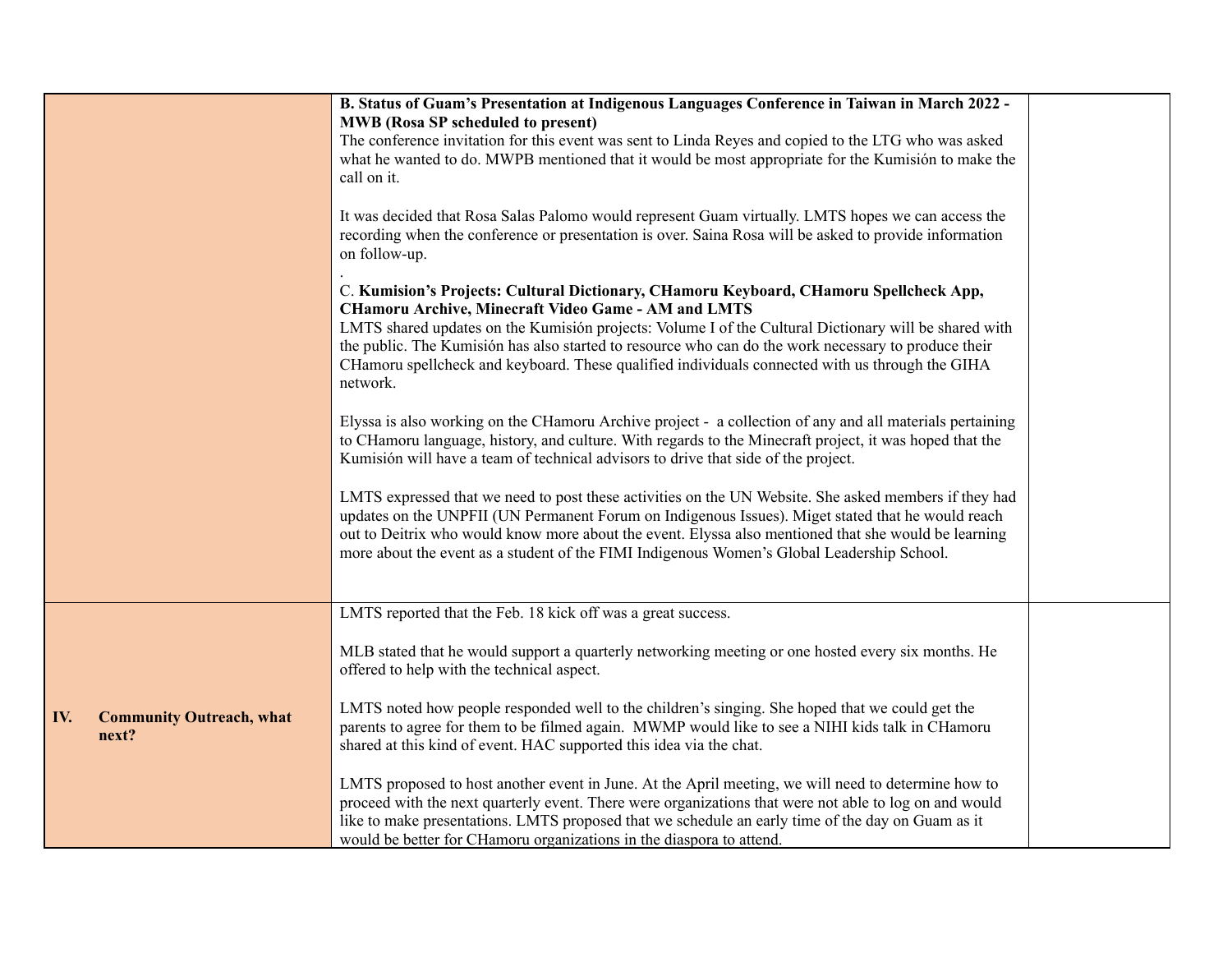|                                        | A. Reorganization of Historic Preservation, status of new proposed legislation - PL                                                                                                                                  |  |
|----------------------------------------|----------------------------------------------------------------------------------------------------------------------------------------------------------------------------------------------------------------------|--|
|                                        | The roundtable was held off until Pat submits something for discussion.                                                                                                                                              |  |
|                                        |                                                                                                                                                                                                                      |  |
|                                        | <b>B. Status of National Historic Preservation Guidelines for Islands- MWPB</b>                                                                                                                                      |  |
|                                        | MWPB reported that there is nothing additional there.                                                                                                                                                                |  |
|                                        |                                                                                                                                                                                                                      |  |
|                                        | C. Naftan Update/Other Burials -PL/MWB                                                                                                                                                                               |  |
|                                        | CM announced that there is going to be a public hearing relating to the burials.                                                                                                                                     |  |
|                                        | MWPB stated that funding for this is being looked at. He expressed that the biggest issue is getting                                                                                                                 |  |
|                                        | appropriations passed to fund the Naftan Project. At the moment, DCA and SHPO are stuck. They are to                                                                                                                 |  |
|                                        | remove all of the human remains that are stored in the Flores Building into the repository. The repository                                                                                                           |  |
|                                        | is not supposed to store human remains; however, the agreement does say that the repository can be used                                                                                                              |  |
|                                        | for temporary storage but only if there is an identified timeline as to when the remains would be                                                                                                                    |  |
|                                        | removed. This is welcomed news.                                                                                                                                                                                      |  |
|                                        |                                                                                                                                                                                                                      |  |
|                                        | MWPB and PL met with UOG. PL wants to build into funding, some resources for the assessment of                                                                                                                       |  |
|                                        | these remains and do it through UOG. MWPB supports this because the goal is to cultivate Guam                                                                                                                        |  |
|                                        | students in an effort to keep the work here at home. UOG does not have a building separate from the                                                                                                                  |  |
|                                        | Repository to do this kind of work.                                                                                                                                                                                  |  |
| <b>Updates on Ongoing Issues</b><br>V. | When this information was found out by DCA and SHPO, it was realized they could be moved into the                                                                                                                    |  |
|                                        | GCR, which has lab space. Mel and Pat can work with UOG to give them access to do their work. They                                                                                                                   |  |
|                                        | can use GCR as a temporary storage if they opt to do the work at UOG. There has to be an assessment                                                                                                                  |  |
|                                        | done before we move our ancestors into the Naftan. There has been some level of pre-planning.                                                                                                                        |  |
|                                        |                                                                                                                                                                                                                      |  |
|                                        | LMTS brought up the lifting of the moratorium on receiving artifacts. MWPB assured GIHA that there                                                                                                                   |  |
|                                        | aren't any remains in the hands of the organizations that still have items. MWPB stated that we are in                                                                                                               |  |
|                                        | possession of human remains He expanded on the historical pattern of dealing with burial remains: What<br>hotels like Nikko were supposed to do was re-inter the remains and build a naftan. You see this all around |  |
|                                        | Tumon. The challenge was that there were sites where they discovered human remains. The company in                                                                                                                   |  |
|                                        | business and the archeological firms are no longer here. What are we going to do about these remains?                                                                                                                |  |
|                                        | We need to determine how to deal with this reality. Do we put them at the site they were discovered and                                                                                                              |  |
|                                        | risk that the property may change hands or should these remains be interred in the Naftan even if they are                                                                                                           |  |
|                                        | outside of the timeframe authorized for Naftan burials? This can cause challenges as MWPB and PL                                                                                                                     |  |
|                                        | pointed out.                                                                                                                                                                                                         |  |
|                                        |                                                                                                                                                                                                                      |  |
|                                        | <b>D. Cultural Repository - MWPB</b>                                                                                                                                                                                 |  |
|                                        | Conversations are ongoing regarding how to build policies to support the existing remains for                                                                                                                        |  |
|                                        | re-interment. Upon the discovery of remains and setting up legislation, could we create a pot for funds                                                                                                              |  |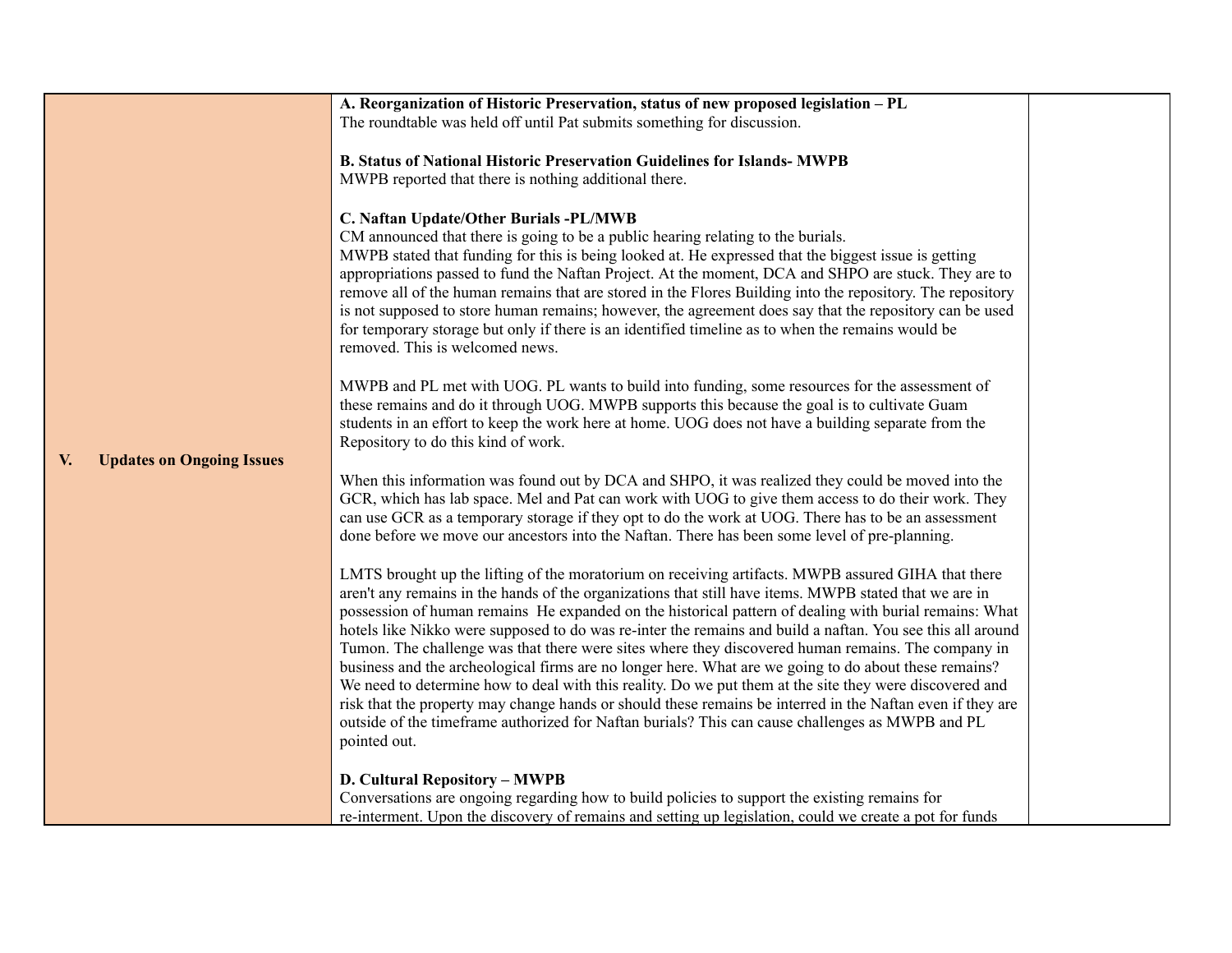|                                                         | installed for professional services needed for museum-related tasks? Services needed would be<br>cataloging, filling in the gaps for the data attached to the remains, etc.<br>Guam Preservation Trust may be tapped to assist with funding these related projects.<br>E. Kumisión's Relocation efforts and change of legal status to Public Non-Profit Corporation -<br><b>AMA</b><br>The Kumisión is on it's third round of submitting an IFB. All bids received have significantly exceeded<br>the budgeted amount for monthly rental. They will submit another IFB by the end of next week. They                                                                                                                                                                                                                                                                                                                                                                                                                                                                                                                                                                                                                                                                                                                                                                                                                                                                                                                                                                                                                                                            |  |
|---------------------------------------------------------|-----------------------------------------------------------------------------------------------------------------------------------------------------------------------------------------------------------------------------------------------------------------------------------------------------------------------------------------------------------------------------------------------------------------------------------------------------------------------------------------------------------------------------------------------------------------------------------------------------------------------------------------------------------------------------------------------------------------------------------------------------------------------------------------------------------------------------------------------------------------------------------------------------------------------------------------------------------------------------------------------------------------------------------------------------------------------------------------------------------------------------------------------------------------------------------------------------------------------------------------------------------------------------------------------------------------------------------------------------------------------------------------------------------------------------------------------------------------------------------------------------------------------------------------------------------------------------------------------------------------------------------------------------------------|--|
| <b>Upcoming Mes CHamoru</b><br>VI.<br><b>Activities</b> | are looking at a space requirement of 3,000-5,000 square feet.<br>No reports were made.                                                                                                                                                                                                                                                                                                                                                                                                                                                                                                                                                                                                                                                                                                                                                                                                                                                                                                                                                                                                                                                                                                                                                                                                                                                                                                                                                                                                                                                                                                                                                                         |  |
| VII.<br><b>New Business</b>                             | New Sites for Registry of Historic Places – ES; SHPO asking that Kumisión provide guidance on place<br>names; Elyssa will follow up with Saina Malia Ramirez on the status of this project.<br>CM shared a document with GIHA members - Dr. King's analysis of Guam's law regarding the SHPO<br>HAC requested a letter from GIHA to support a bill on reparations for CHamoru victims of radiation.<br>HAC asks that we support Bill 127-98 championed by a group of senators working to remove the Sunset<br>Law aspect of it. Guam was never a part of the law. It made it in the House and is now up for<br>consideration in the Senate. The CNMI was invited to lobby. Mr. Bob Celestial of PARS will be invited<br>to the next meeting to explain more.<br>MWPB added that the governor received the UN Effects on Atomic Radiation. This was initiated<br>because of the rapid work filings. Guam is constantly requesting for a UN visiting mission. This fell in<br>our laps in the sense that the committee and chair offered to come to Guam with regards to the effects of<br>radiation. We wouldn't have to fund it but the unresolved question is t how will this work in regards to<br>the state department? That is always the biggest hurdle. The UN is mandated to accommodate a request<br>for a visiting mission, but they will not come to Guam without expressed approval from the state<br>department. The state department only approved during the time of the Guam Constitutional Convention.<br>MWPB stated that the Governor tasked DCA to explore ways to facilitate such a hearing. PARS may<br>help to sway the state department. |  |